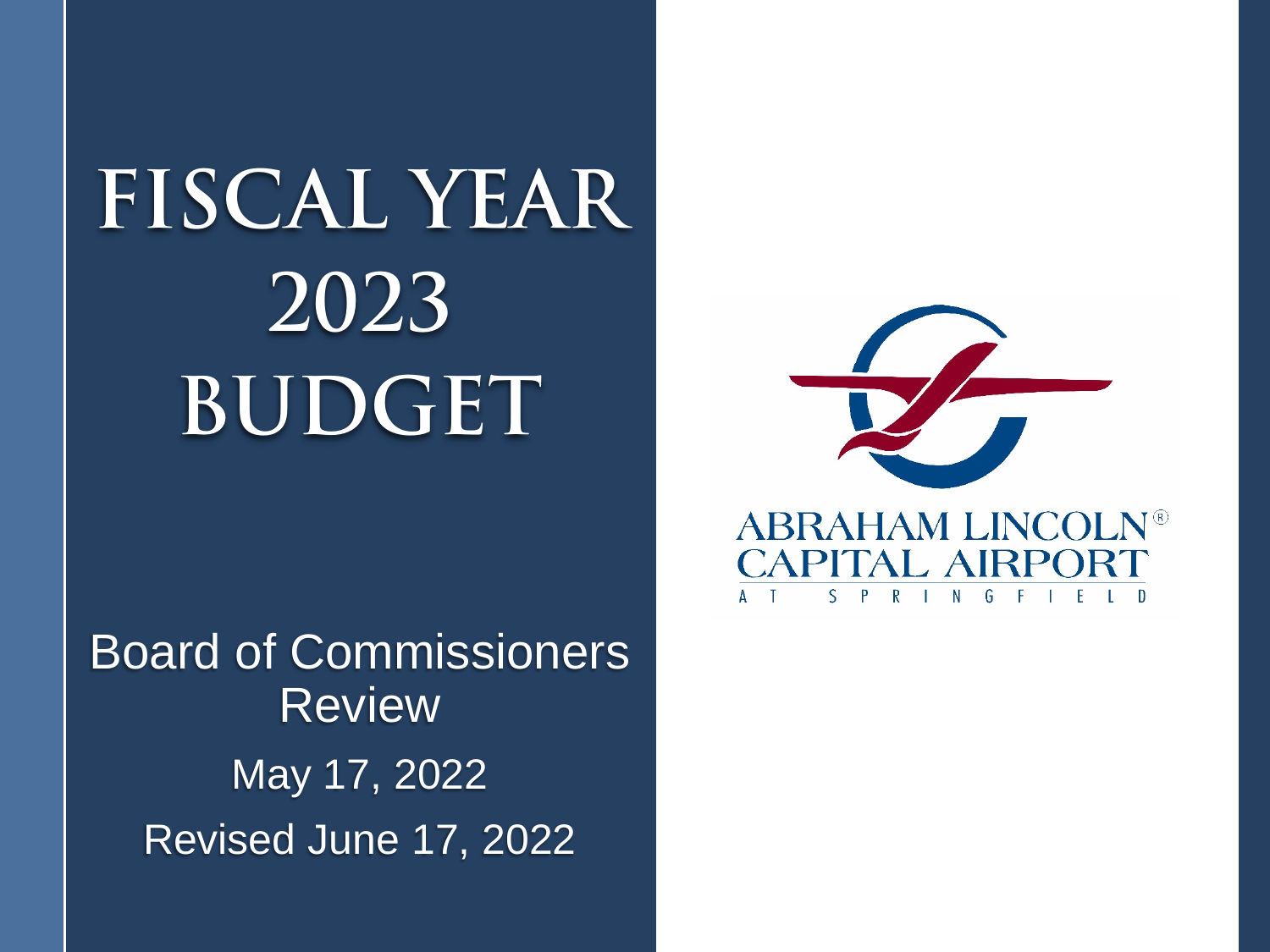# OPERATIONS & MAINTENANCE / CAPITAL IMPROVEMENT

### **SUMMARY**

| $\circ$                                    | Forecasted 6/30/22 Balance Available | $\mathbb{S}^-$ | 358,475                                   |
|--------------------------------------------|--------------------------------------|----------------|-------------------------------------------|
| $\circ$                                    | <b>Forecasted Revenues</b>           |                | \$24,164,941                              |
| $\circ$                                    | Forecasted O & M Expenses            |                | (\$7,871,663)                             |
| $\circ$                                    | <b>Forecasted CIP Expenses</b>       |                | (\$16,647,564)                            |
| Forecasted 6/30/23 Balance Available/Short | 4,189                                |                |                                           |
|                                            |                                      |                | <b>O&amp;M</b> Expenses<br>■ CIP Expenses |
|                                            | 68%<br>32%                           |                |                                           |

\* Any unobligated funds at 6/30/22 will be transferred to Capital Improvement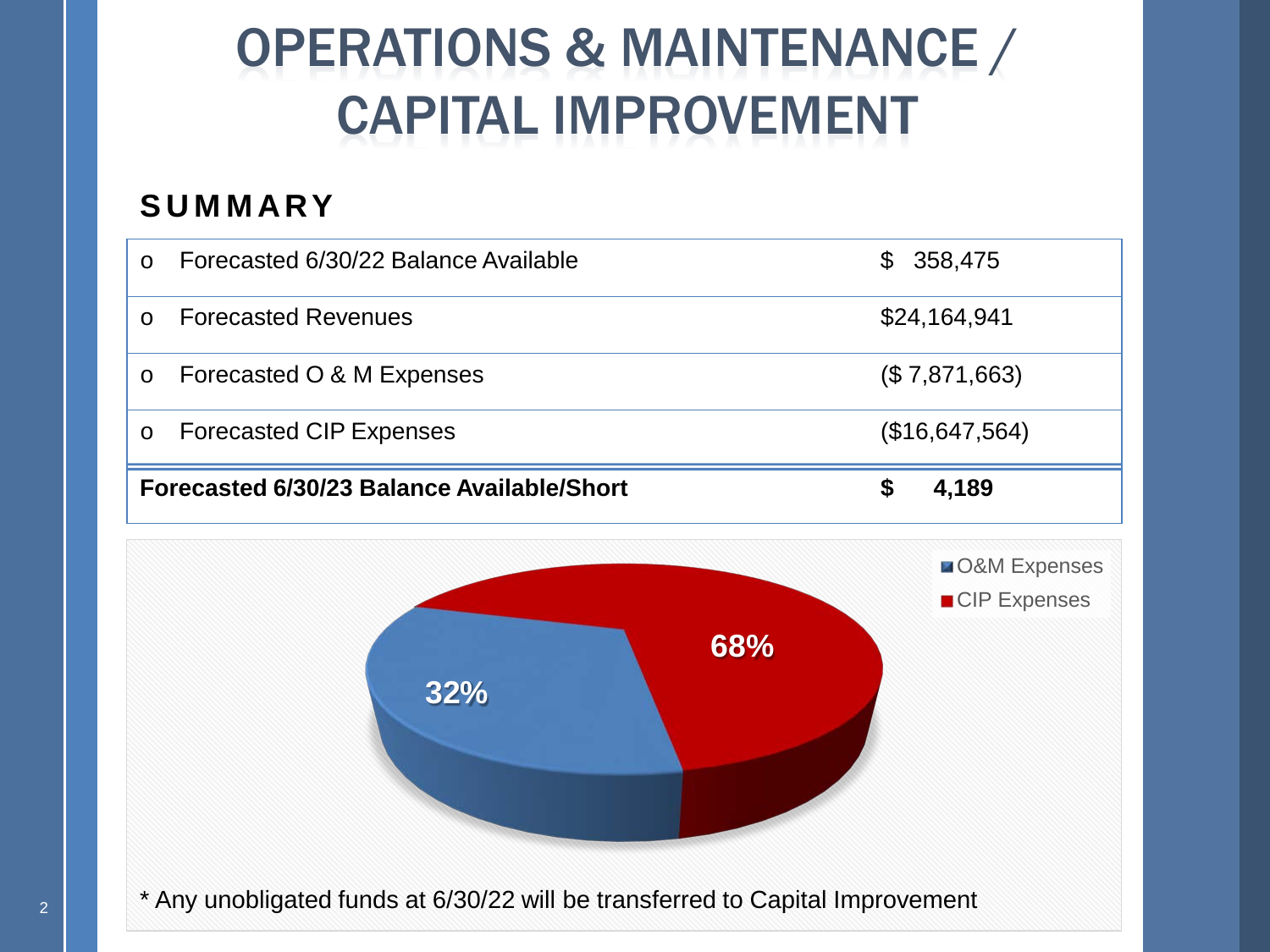# OPERATIONS & MAINTENANCE / CAPITAL IMPROVEMENT SUMMARY

#### **Springfield Airport Authority Summary Page**

|                                                      | <b>RECOMMENDED</b><br><b>BUDGET FY23</b> | % Change of Recommended Budget<br>FY23 over Adopted Budget FY22 | <b>ADOPTED</b><br><b>BUDGET FY22</b> |
|------------------------------------------------------|------------------------------------------|-----------------------------------------------------------------|--------------------------------------|
| <b>OPERATIONS &amp; MAINTENANCE (O&amp;M) BUDGET</b> |                                          |                                                                 |                                      |
| A. Beginning Balance                                 | $\overline{0}$<br>(A)                    |                                                                 | (A)<br>$\overline{0}$                |
| B. Property Tax Revenue (O&M portion)                | (B)<br>2,286,813                         | 3.1%                                                            | 2,218,939<br>(B)                     |
| C. Revenue (All except A)                            | 5,584,850<br>(C)                         | 22.9%                                                           | 4,543,229<br>(C)                     |
| D. Expenses - Operating                              | (7,871,663)<br>(D)                       | 16.4%                                                           | (6, 762, 168)<br>(D)                 |
| E. O&M Income Remaining/(Shortfall): (A+B+C+D)       | $\mathbf 0$<br>(E)                       |                                                                 | $\mathbf 0$<br>(E)                   |
| <b>CAPITAL IMPROVEMENT PROGRAM (CIP) BUDGET</b>      |                                          |                                                                 |                                      |
| F. Beginning Balance                                 | 47,000<br>(F)                            |                                                                 | 97,466<br>(F)                        |
| G. Transfer from O&M                                 | 311,475<br>(G)                           |                                                                 | 597,000<br>(G)                       |
| H. Property Tax Revenue (CIP portion)                | (H)<br>286,714                           | $-3.5%$                                                         | 297,102<br>(H)                       |
| I. Revenue                                           | 16,006,564<br>(1)                        | 51.6%                                                           | 10,557,265<br>(1)                    |
| J. Expenses                                          | (J)<br>(16, 647, 564)                    | 44.7%                                                           | (11,501,766)<br>(J)                  |
| K. CIP Funds Remaining/(Shortfall): (G+F+H+I+J)      | 4,189<br>(K)                             | $-91.1%$                                                        | 47,067<br>(K)                        |
| TOTAL O&M AND CIP BUDGETS                            |                                          |                                                                 |                                      |
| L. Remaining/(Shortfall)-Net for the year: (E+K)     | 4,189<br>(L)                             | $-91.1%$                                                        | 47,067<br>(L)                        |
| M. CRSSA/ARP                                         | (M)<br>$\mathbf 0$                       | $-100.0%$                                                       | 818,141<br>(M)                       |
| N. ARP                                               | $\mathbf 0$<br>(N)                       | $-100.0%$                                                       | (N)<br>1,415,889                     |
| O. Net Total All Funds                               | (O)<br>4,189                             | $-99.8%$                                                        | (O)<br>2,281,097                     |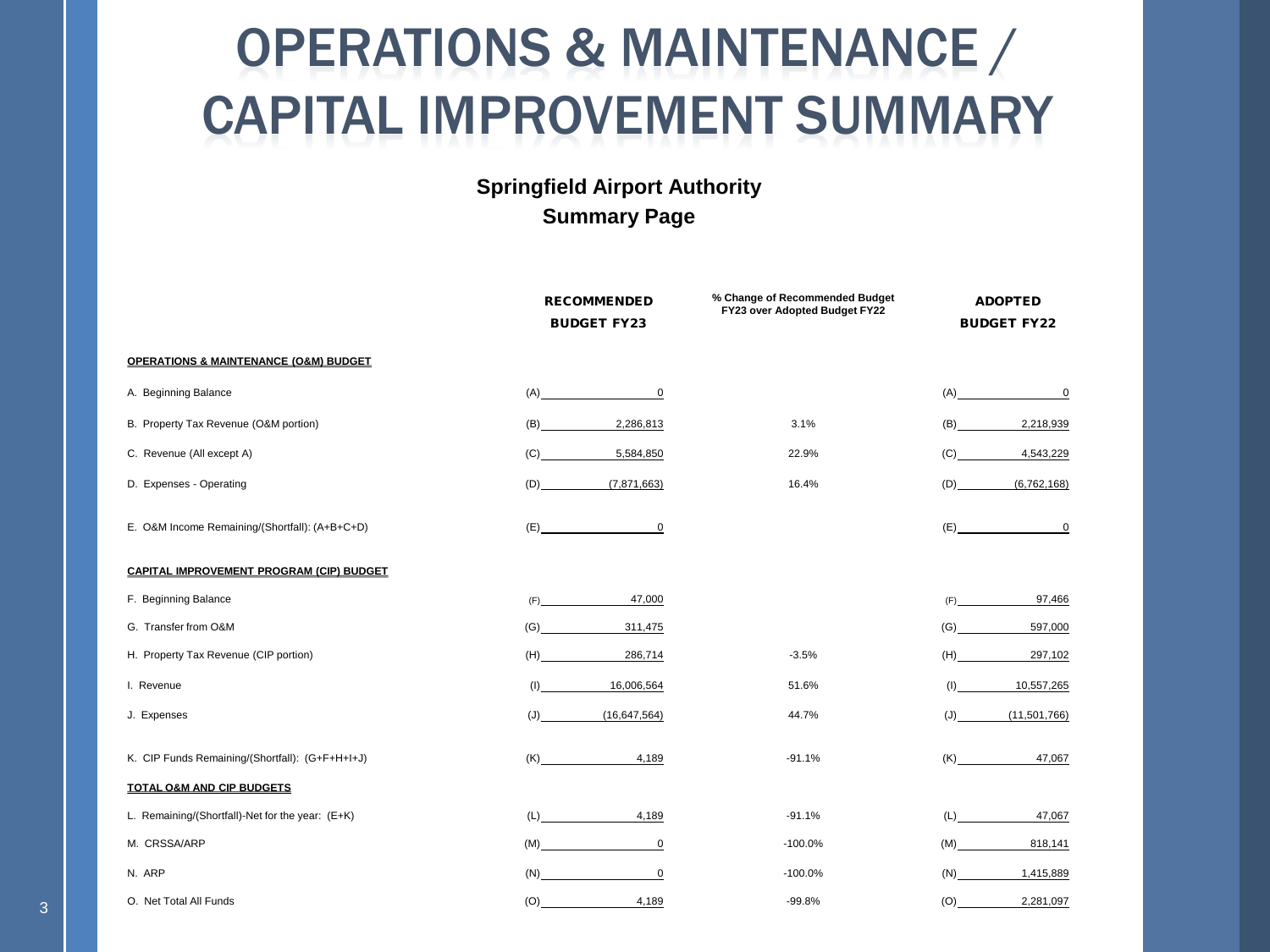# THE PROPOSED BUDGET

**Operations & Maintenance (O&M)** ■ Capital Improvement (CIP)



### \$24,519,227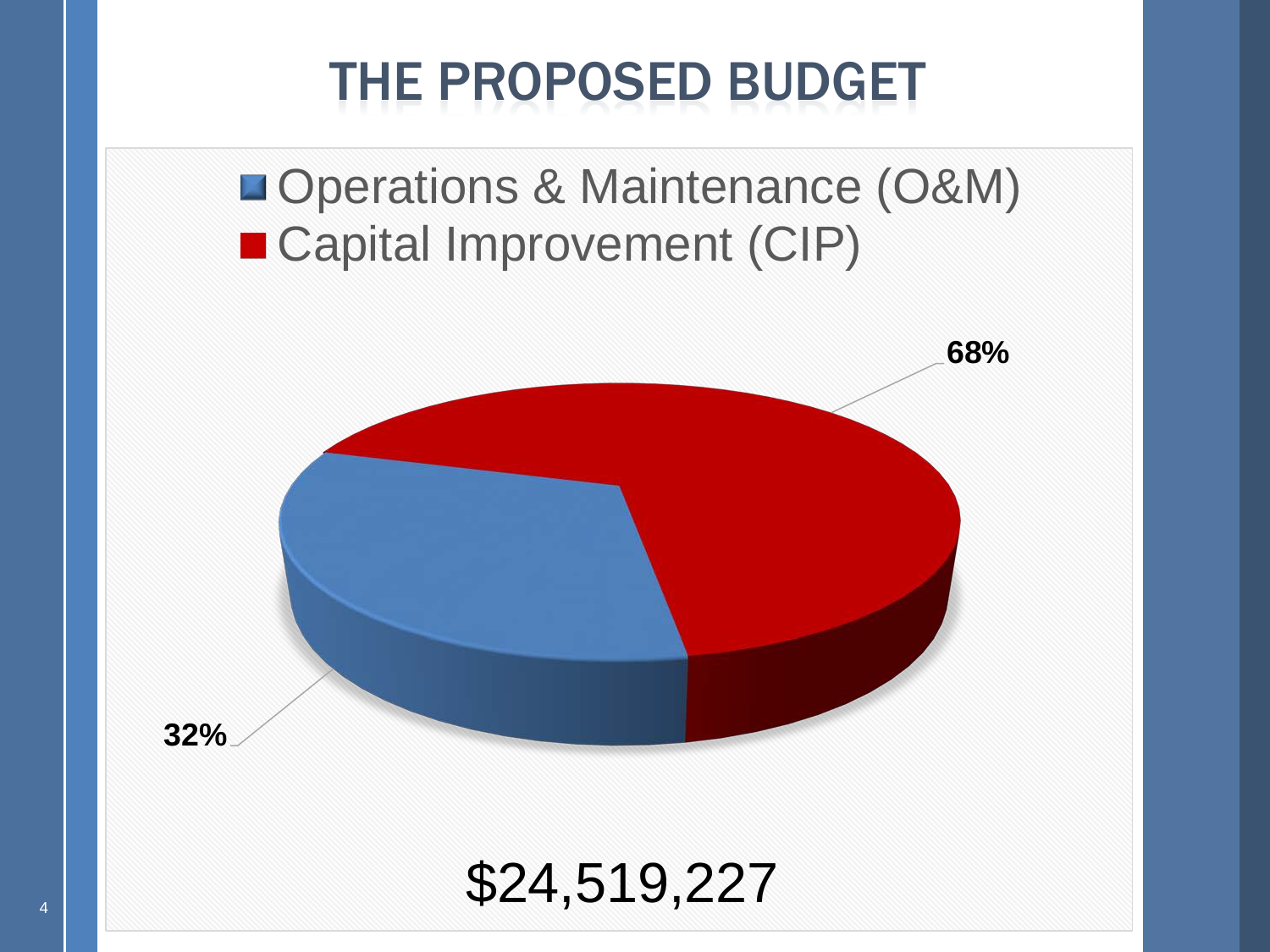

\*This \$12,534,177 consists of federal/state reimbursement for 4 projects. They are Projects 6, 7, 11 and 15 on the second to last page of this report. The federal share estimated to be spent for FY23 budgeted projects is \$8,662,500. These later two amounts may not flow as cash to the Authority but are paid by the FAA and State of Illinois and represent the federal and state contribution revenue of FY23 projects that will ultimately be capitalized by the Authority.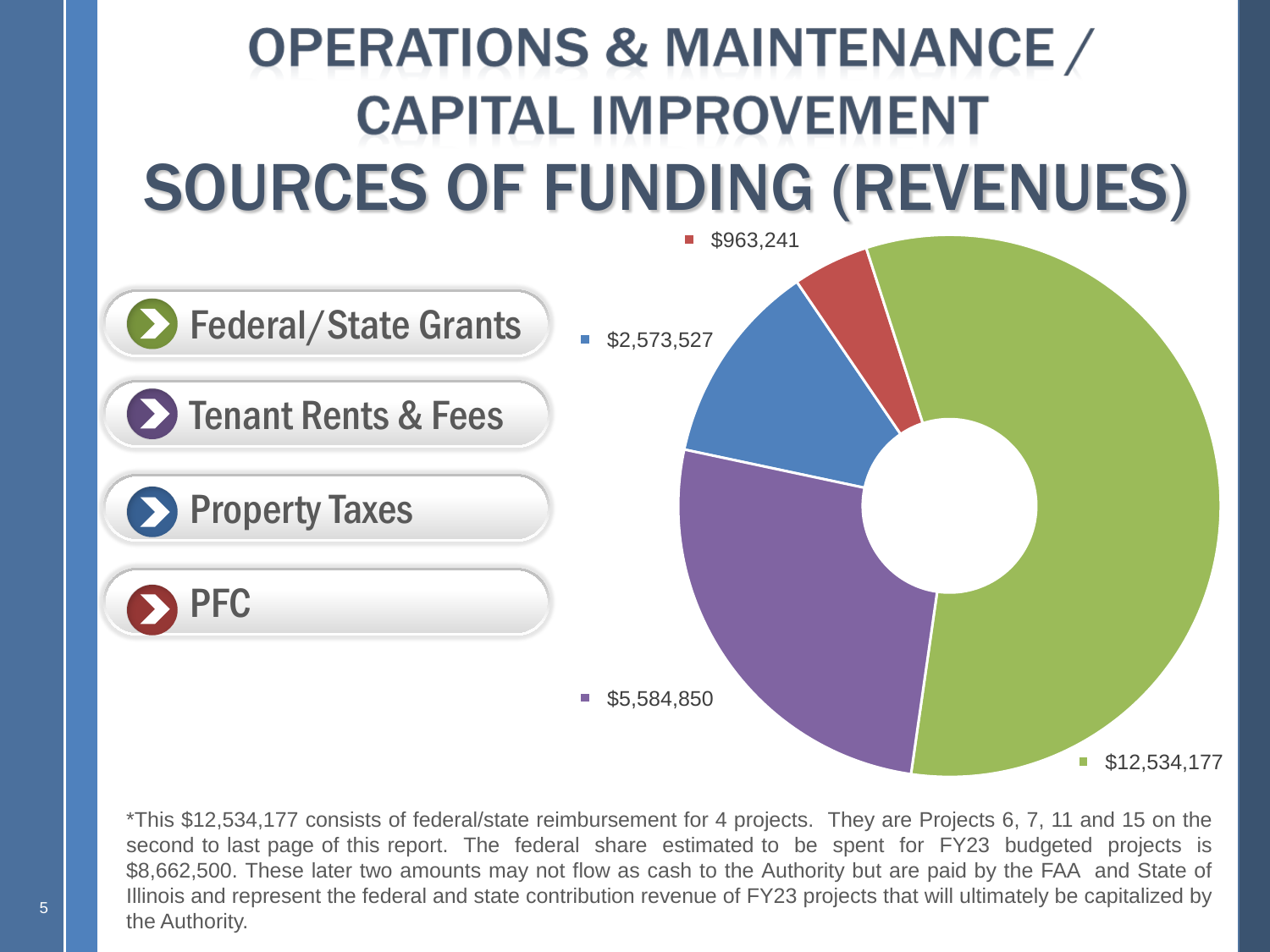### OPERATIONS & MAINTENANCE

O&M - Revenues (Budgeted Vs Actual)

Budgeted O&M Actual O&M



#### O&M - Expenses (Budgeted Vs Actual)

Budgeted O&M Actual O&M



#### NOTE: FY2022 Actual figures are projected.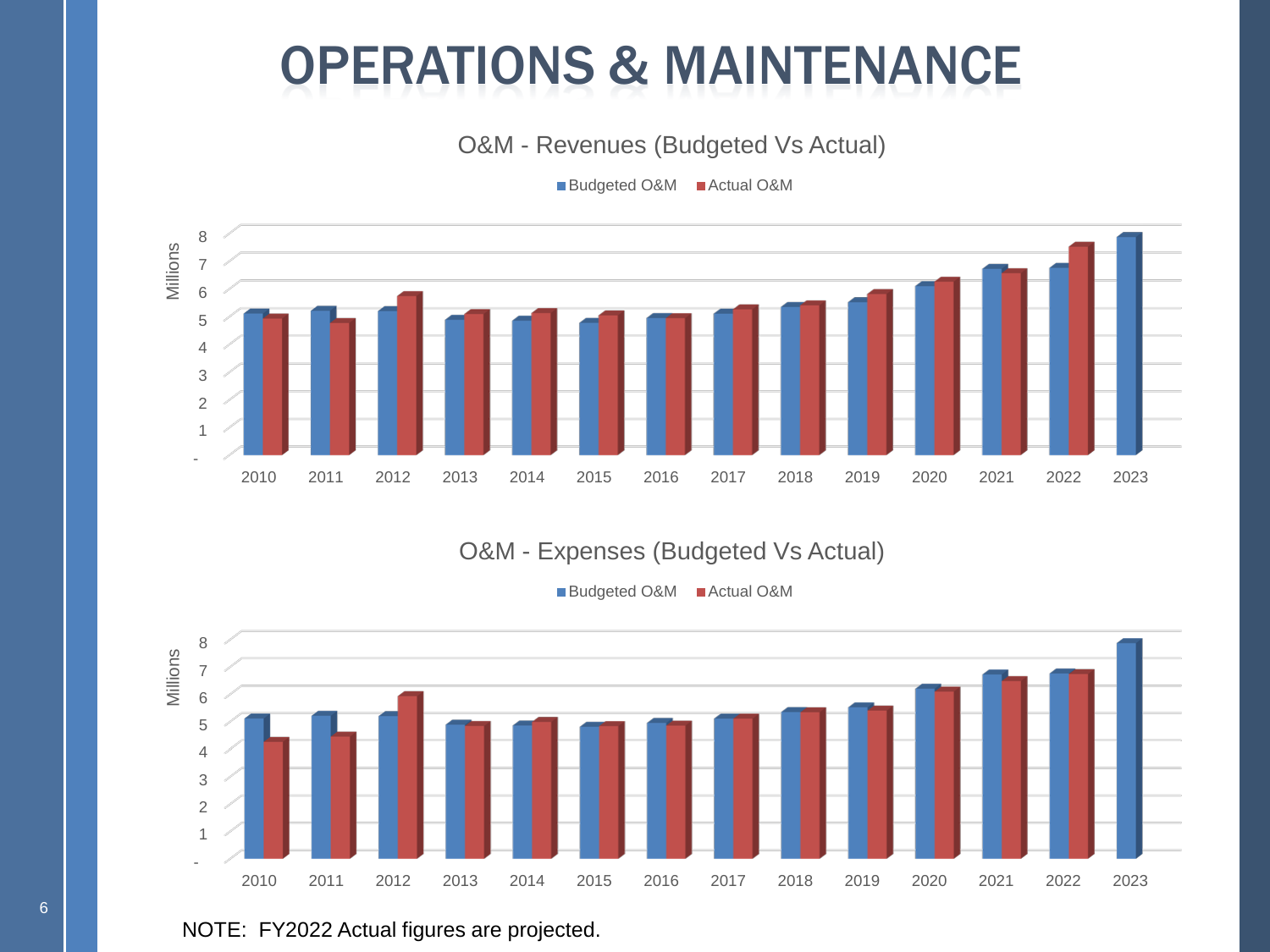

#### Revenues (Budgeted Vs Actual)

Budgeted CIP Actual CIP



#### Expenses (Budgeted Vs Actual)

■Budgeted CIP ■ Actual CIP



#### NOTE: FY2023 Actual figures are projected & do not include projected encumbrances at 6/30/22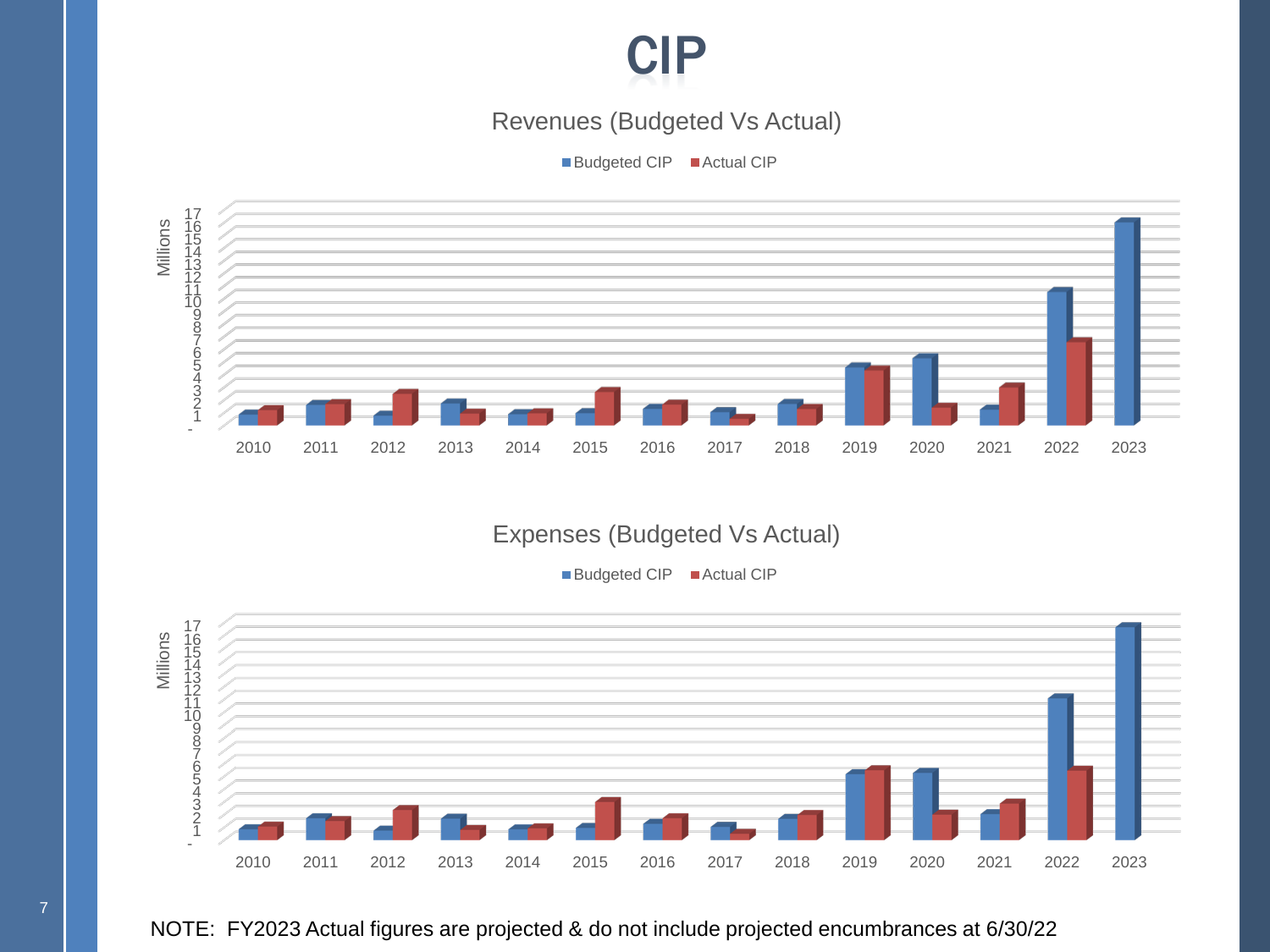### FY 2023 O&M BUDGET MAIN ASSUMPTIONS

#### *Revenues*

- Enplaned passengers 71,927 this assumes there are three airlines United (10,954 enplanements), American Eagle (26,513 enplanements) and Allegiant (19,568 enplanements). Flights per week are estimated at 7 for United, 14 for American Eagle and 2 for Allegiant.
- Revenue is being budgeted under Airlines for United, Allegiant and American. Revenue from American and Allegiant regarding ground handling is shown under Passenger Services income as in past years. At this point it is assumed there will be no ground handling revenue from United.
- An increase of 7% (CY2021 CPI) or 2.5% is generally earned on leases where applicable.
- Revenue shown for the west end of the terminal will remain steady this year. Office space located in the west end of the terminal is occupied by Moss Johnson, TSA, FAA-AFS, Army Guard, and Carbon Dynamics Institute. No revenue is being budgeted for the former Prairie Analytical space.
- No revenue is being budgeted for the vacant space in the FAA-FSDO (NWS) Building located between StandardAero and the Safety Building.
- Fuel revenues were \$252,000 in FY11, \$272,000 in FY12, \$211,000 in FY13, \$247,000 in FY14, \$246,000 in FY15, \$228,000 in FY16, 217,000 in FY17, \$203,000 in FY18, \$212,255 in FY19, \$188,000 in FY20, \$157,000 in FY21 and are estimated to be \$180,000 in FY22. Fuel revenues are being budgeted at \$200,000 for FY23.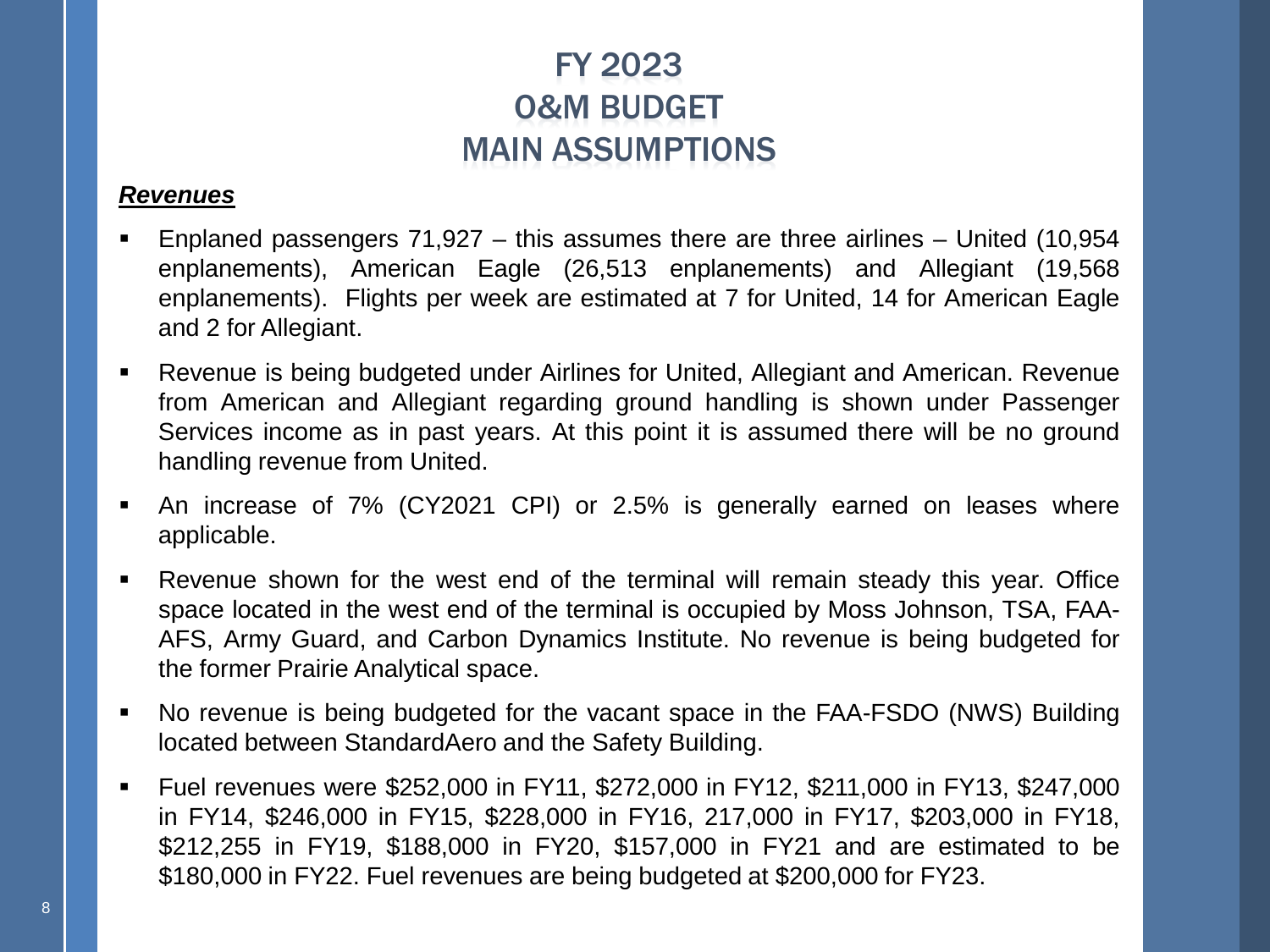#### *Revenues (continued)*

- The lease with StandardAero was negotiated and settled before FY19 and they are paying fair market building rent on the facilities built with the proceeds of the 1986 and 1988 Revenue Bonds. We are budgeting \$1,189,000 for the leases and agreements with Standard Aero.
- TSA The Law Enforcement Officers Reimbursement Agreement provides funds for staffing at the screening checkpoint. It is believed this amount will be approximately \$44,000 for FY23. This is in addition to the \$48,000 received for lease space rental and janitorial services provided by the Authority.
- Stellar Aviation acquired the FBO in FY17. The lease income received in FY16 was \$188,000. The income received in FY17 was \$217,400 and in FY18 revenues increased to \$229,000. Due to lease increases in FY19, revenues increased to \$285,000 and in FY20 increased to \$308,000. In FY21, revenues increased to \$339,000 and in FY22 to \$359,000. Due to lease increases in FY23, revenues are estimated to increase to \$375,000.
- Passenger Services revenues are projected to be \$548,000 this fiscal year. Ground handling for charters and diversions are expected to be \$11,000.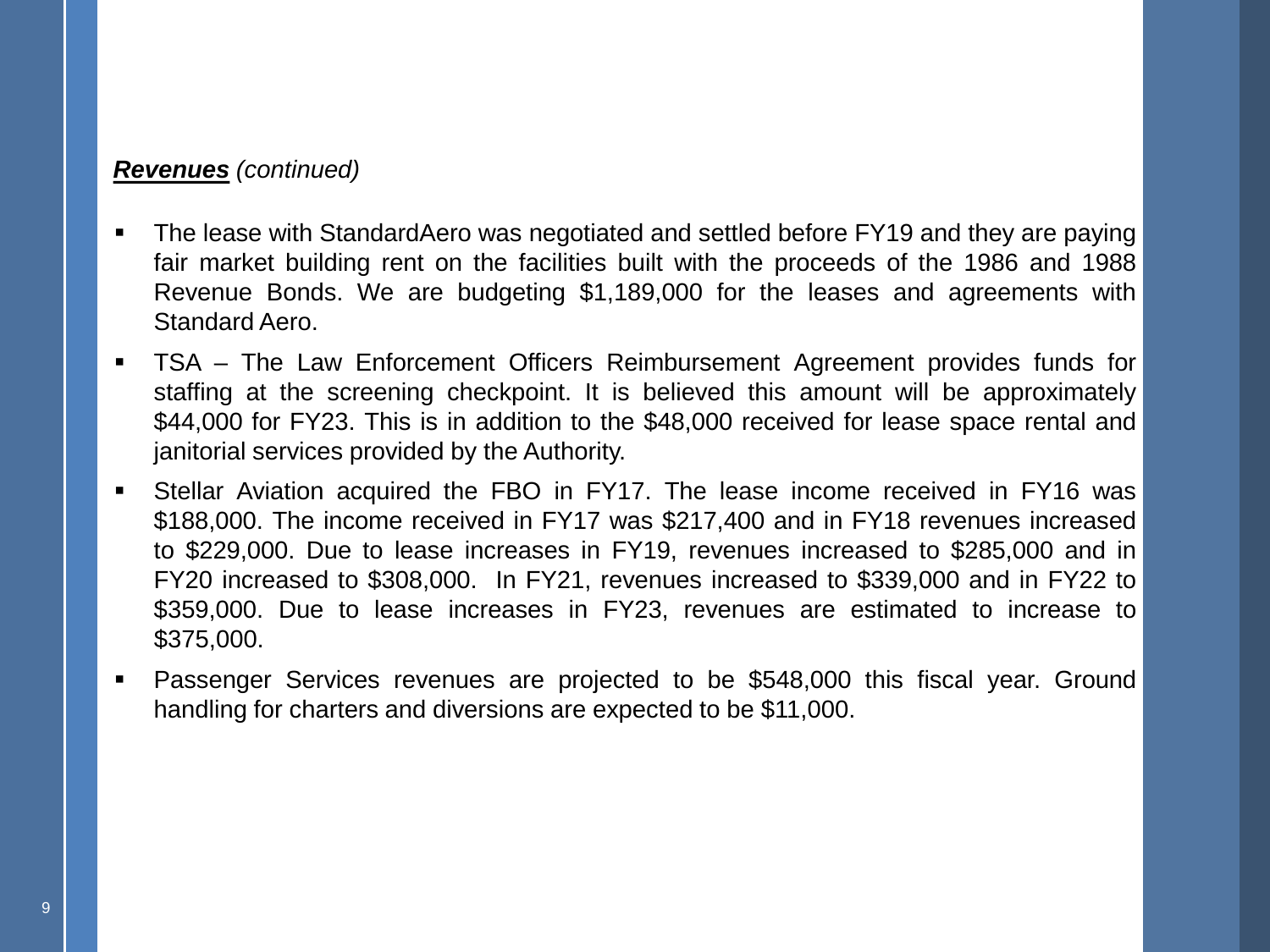#### *Revenues (continued)*

- Car rental revenue is anticipated to increase due to increased passenger traffic and rentals. The revenue is anticipated to increase from \$284,000 budgeted last fiscal year to \$428,000.
- Tax revenue will increase about \$57,000 for FY23. Of the total of \$2,573,527 taxes in this year's budget, not including the \$398,953 in proceeds for bonds, about \$2,243,043 is being allocated to O&M in order to have the projected 6/30/23 balance in O&M to be zero. The remaining \$311,475 will go to Capital Improvement.
- Replacement Taxes, which is a 2.5% tax on business net income (which replaced the corporate personal property tax in 1978) is being budgeted for \$521,000 in FY23.
- The Ag Farm should remain steady this year. The FY22 budget was \$138,000 and anticipated revenues for FY23 should be about \$141,000 due to SAA's shared cost for field tiling.
- T-Hangar rentals are increasing from \$507,000 being budgeted in FY22 to \$557,000 in FY23. This is due to occupancy rates remaining high and a large increase due to CPI-U.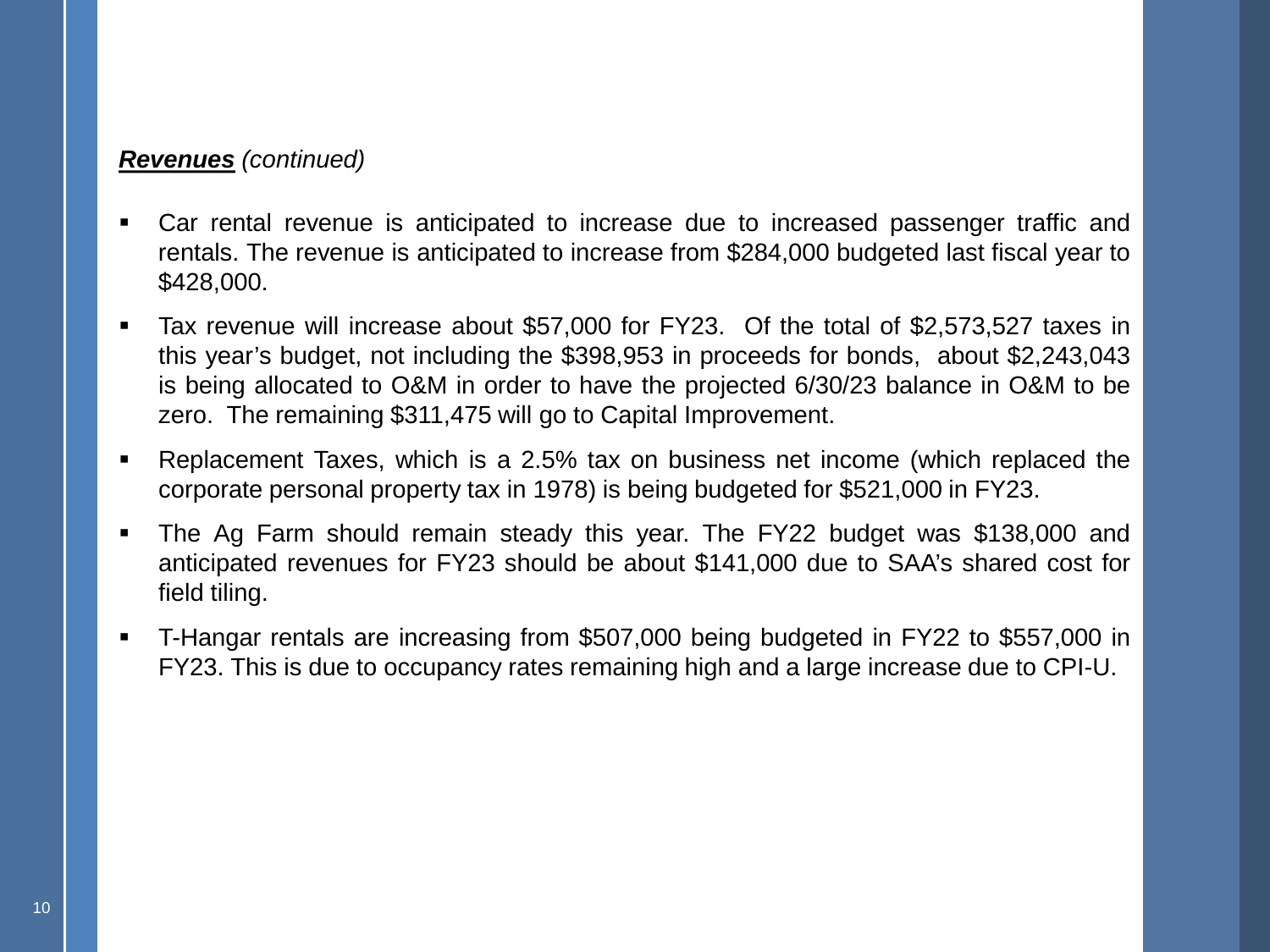### FY2023 O&M BUDGET MAIN ASSUMPTIONS

#### *Expenses*

#### **All Departments**

- Salary increases for the field maintenance and the custodial collective bargaining units are 4.5% based on the existing agreements. Increases for non-union employees are also being budgeted at 4.5%.
- A Vehicle Replacement Plan (VRP) was initiated in FY08 and continues. A transfer is made monthly to a separate interest bearing account where the money is being held. The annual amount proposed to be transferred in FY23 is \$255,944, last year \$261,314 was transferred. Replacement vehicles are purchased from this fund when the corresponding currently-used vehicle comes to the end of its useful life.
- The monthly transfer from O&M to fund the Workers' Comp & Post Employment Benefits Compliance Fund in FY22 equaled \$90,000. In FY23, monthly transfers totaling \$75,000 is being budgeted to maintain a reasonable reserve balance.
- Because of large investment losses by IMRF in calendar 2008, IMRF rates for the Authority's pension plan were higher in recent years. The percent of salaries paid to IMRF went from 7.56% in calendar 2008 and 8.11% in calendar 2009 to 12.52% in calendar 2010, 12.55% in calendar 2011, 12.19% in calendar 2012, 12.73% in calendar 2013, 12.59% in calendar 2014, 11.37% in calendar 2015, 11.03% in calendar 2016, 10.44% in calendar 2017, 11.28% in calendar 2018, 7.84% in calendar 2019, 11.41% in calendar 2020, 10.98% in calendar 2021, and 7.96% in calendar 2022. The Authority's rate will be 4.93% in calendar year 2023. In light of the recent large losses in the market and in anticipation of a large rate increase in the following years, the Board desired to allocate additional funds in the amount of \$57,620 for FY 2023, thus resulting in an effective rate of 8.385% in FY 2023.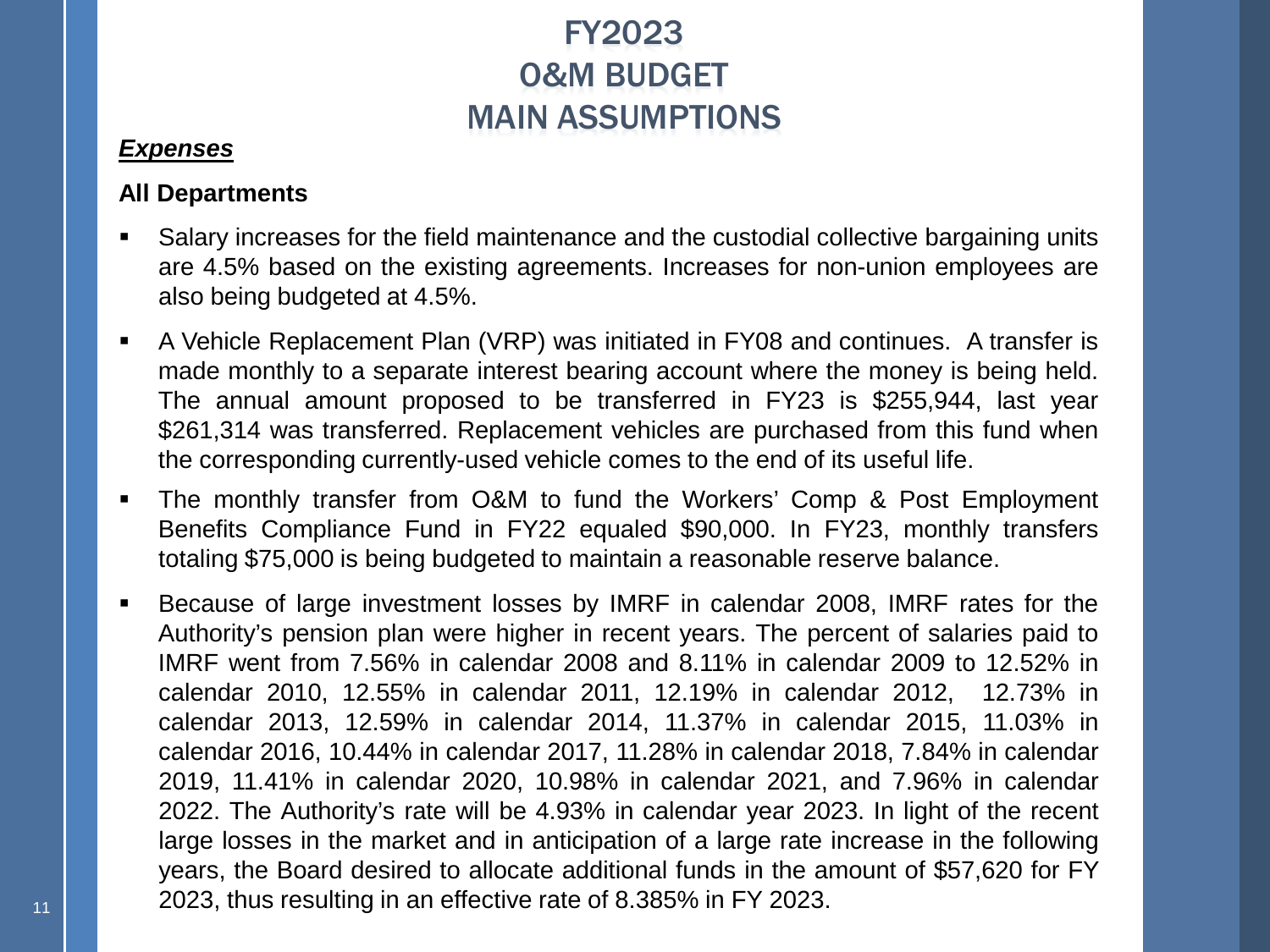#### *Expenses (continued)*

#### *Administration*

 The budget is increasing about \$225,000 compared to FY22, from about \$1,978,000 to \$2,205,000, an increase of 11%. This is due primarily to the Solar Array loan and anticipated additional legal services.

#### *Maintenance & Custodial*

- The budget is increasing about \$459,000 compared to the current year from \$2,983,000 to \$3,448,000, an increase of 15%.
- There is a decrease of about \$10,000 over the previous year in Custodial. This is due to a decrease in custodial equipment purchases compared to last year. The Maintenance budget is anticipated to increase overall from \$2,371,000 current year to \$2,840,000 in FY23. Personnel expenses are increasing about \$248,000 due to collective bargaining negotiated compensation increases. Services expenses are increasing about \$55,000. This is primarily due to a rise in natural gas prices as well as airfield signage needing replaced. Materials and supplies is increasing about \$170,000 compared to last year. This is due to an increased expense in fuel and oil for vehicles, runway chemicals and increases for airfield paint.

#### *Public Safety*

- The budget is increasing \$50,000, about 5% over the current year, from \$971,000 to \$1,021,000.
- The increase is primarily due to personnel costs compared to FY22. Also, materials and supplies is increasing about \$30,000 compared to last year. This is primarily due to increased fuel and oil costs along with increased costs for ID badging.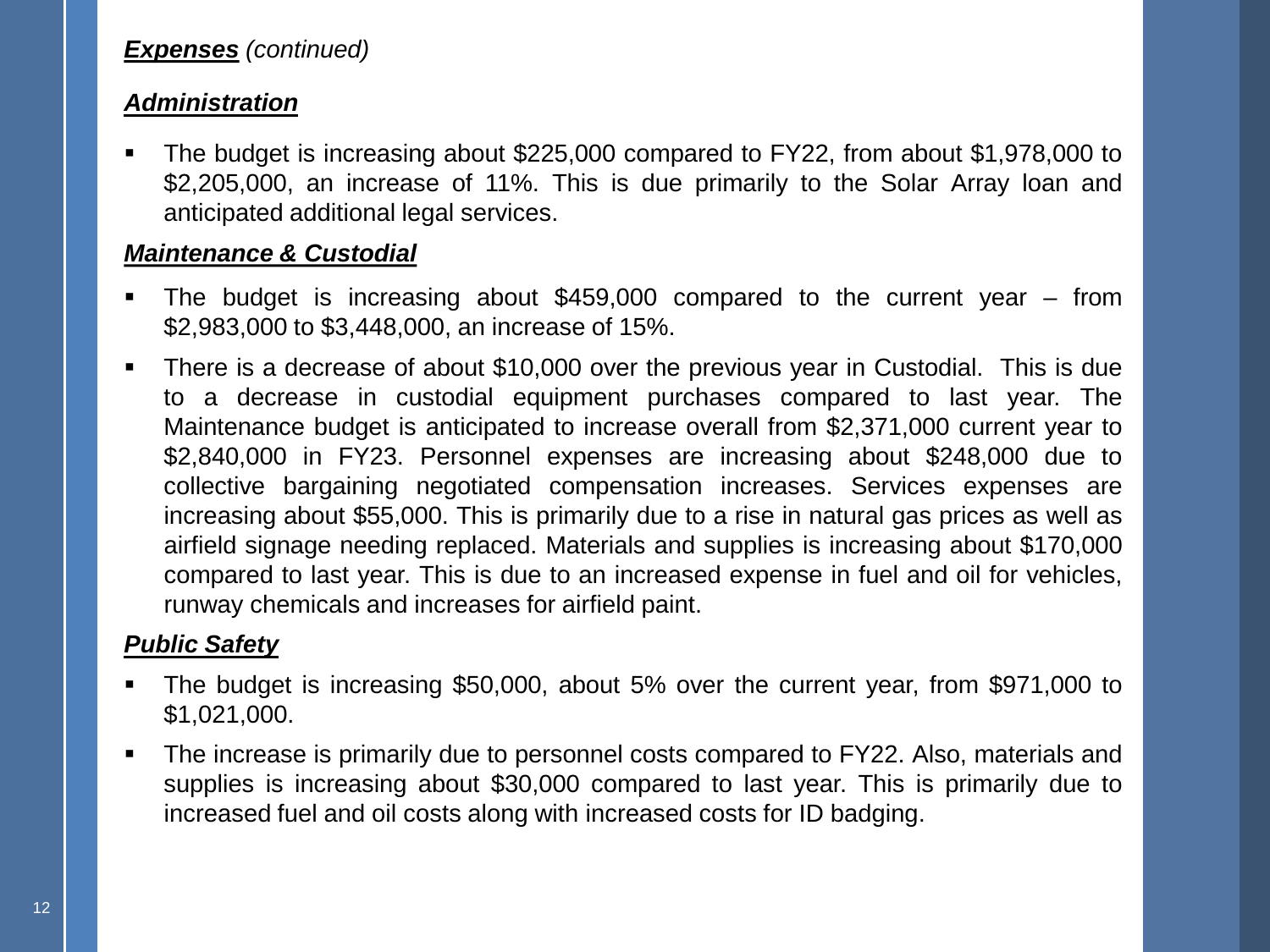#### *Expenses (continued)*

#### *Marketing & Air Service Development*

- The budget is increasing about \$44,000 from \$321,000 to \$365,505.
- Advertising is increasing about \$8,500 compared to last year. Funds have been programmed to support 75th Anniversary activities.

#### *Passenger Services*

- $\blacksquare$  In total, the budget is increasing \$187,000, from \$508,000 to \$695,000, or 37%.
- Personnel costs increased about \$174,000 due to the addition of personnel for increased flight services as well as salary adjustments.
- Materials and supplies is increasing about \$7,000 from last year, primarily due to increased fuel and oil costs.
- Additional flights to Phoenix/Mesa on Allegiant have resulted in additional expenses and corresponding revenues.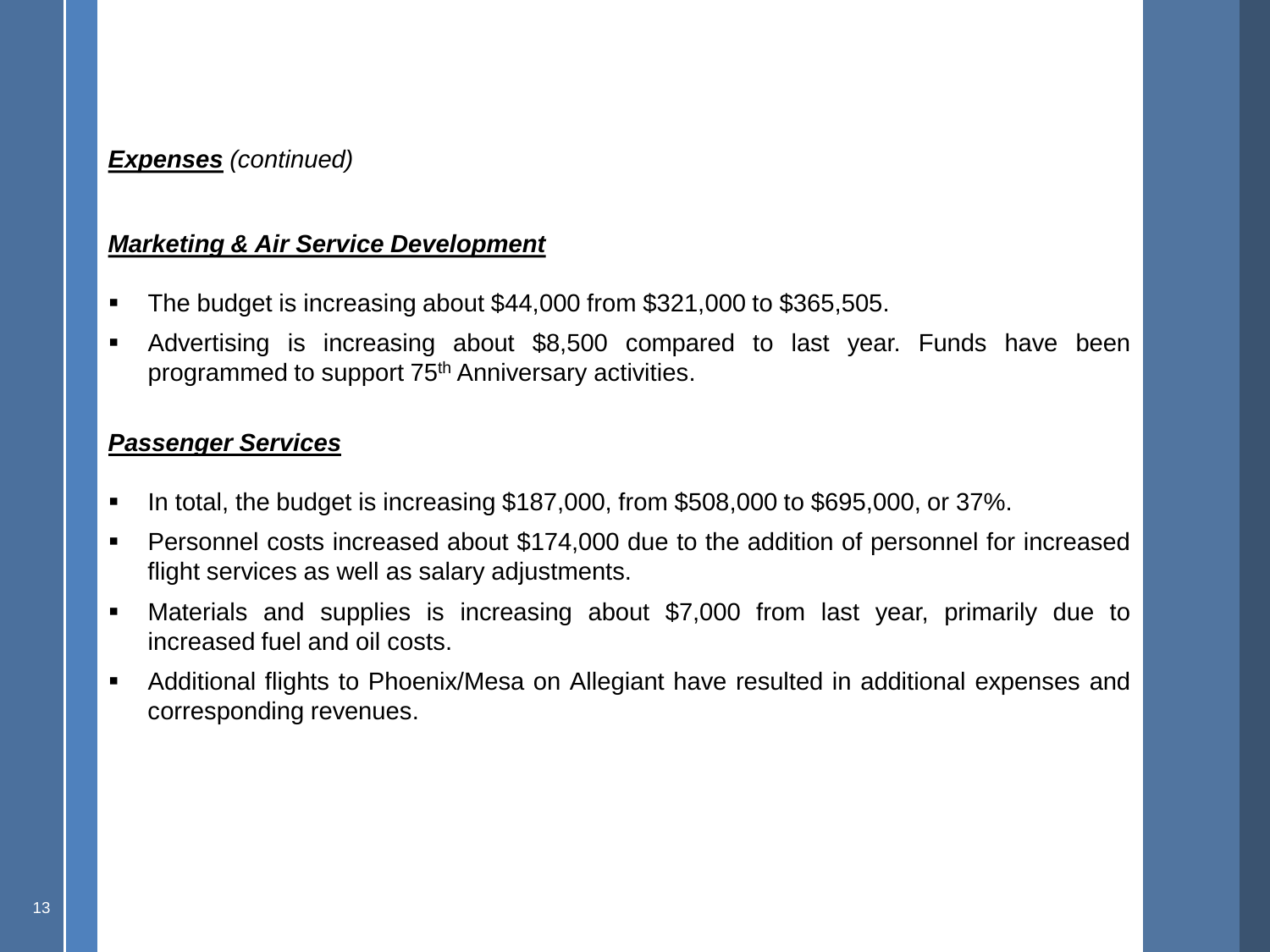# ADMINISTRATION



**Actual FY 2010 – 2021 Budgeted/Projected FY22** <sup>14</sup> **Proposed FY23**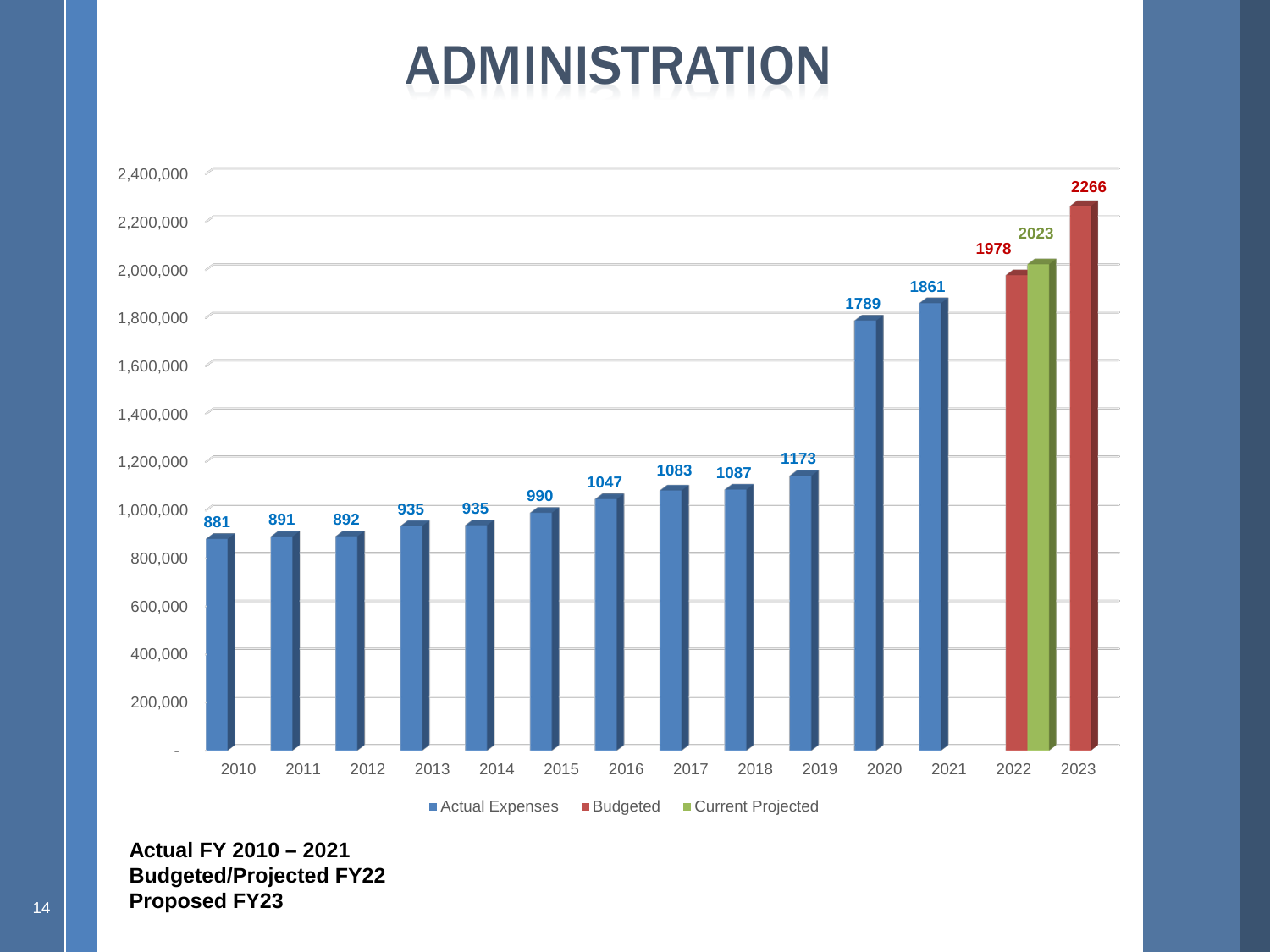### MAINTENANCE & CUSTODIAL



■ Actual Expenses ■ Budgeted ■ Current Projected

**Actual FY 2010 – 2021 Budgeted/Projected FY22** <sup>15</sup> **Proposed FY23**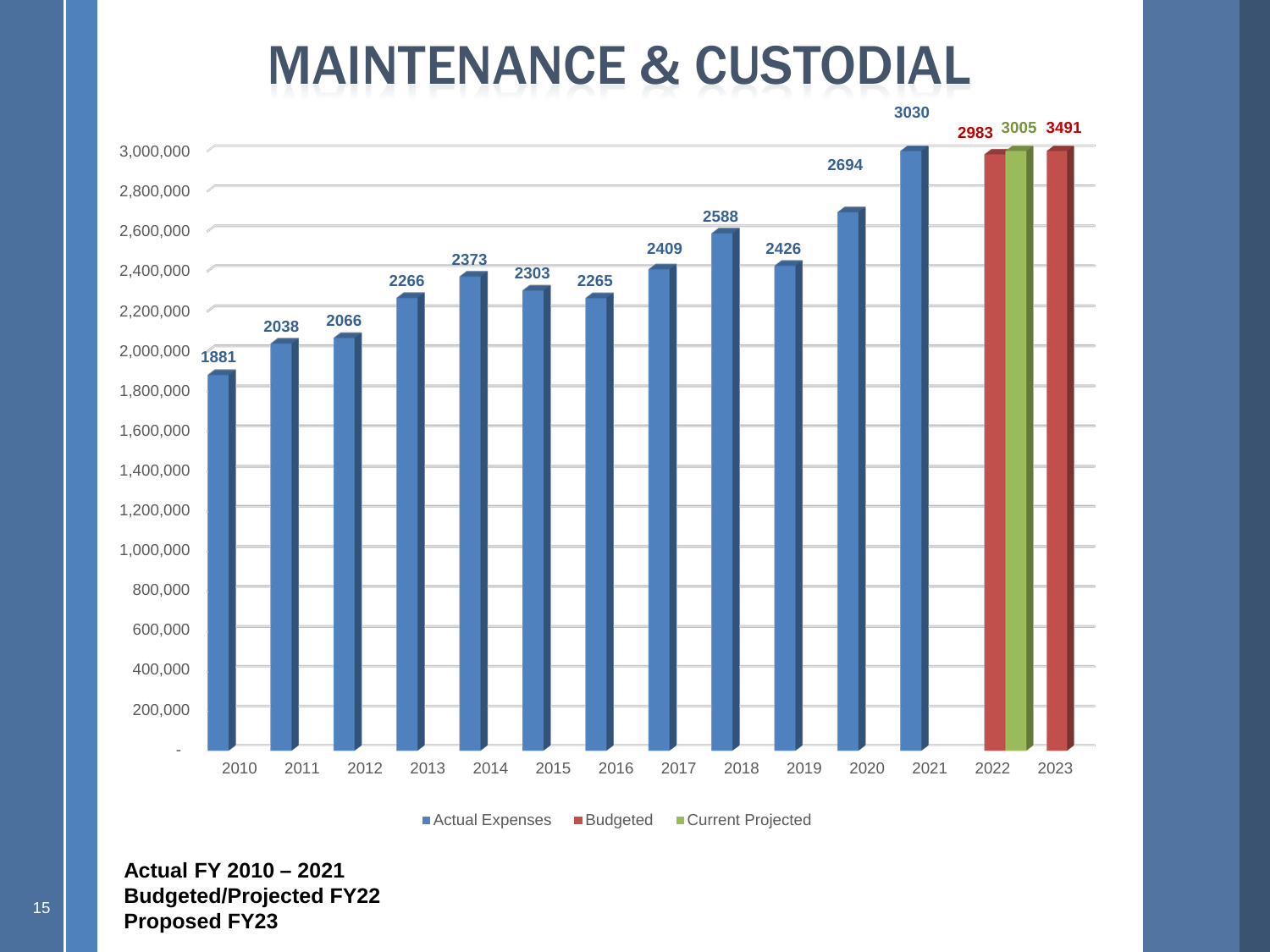# PUBLIC SAFETY



**Actual FY 2010 – 2021 Budgeted/Projected FY22** 16 **Proposed FY23**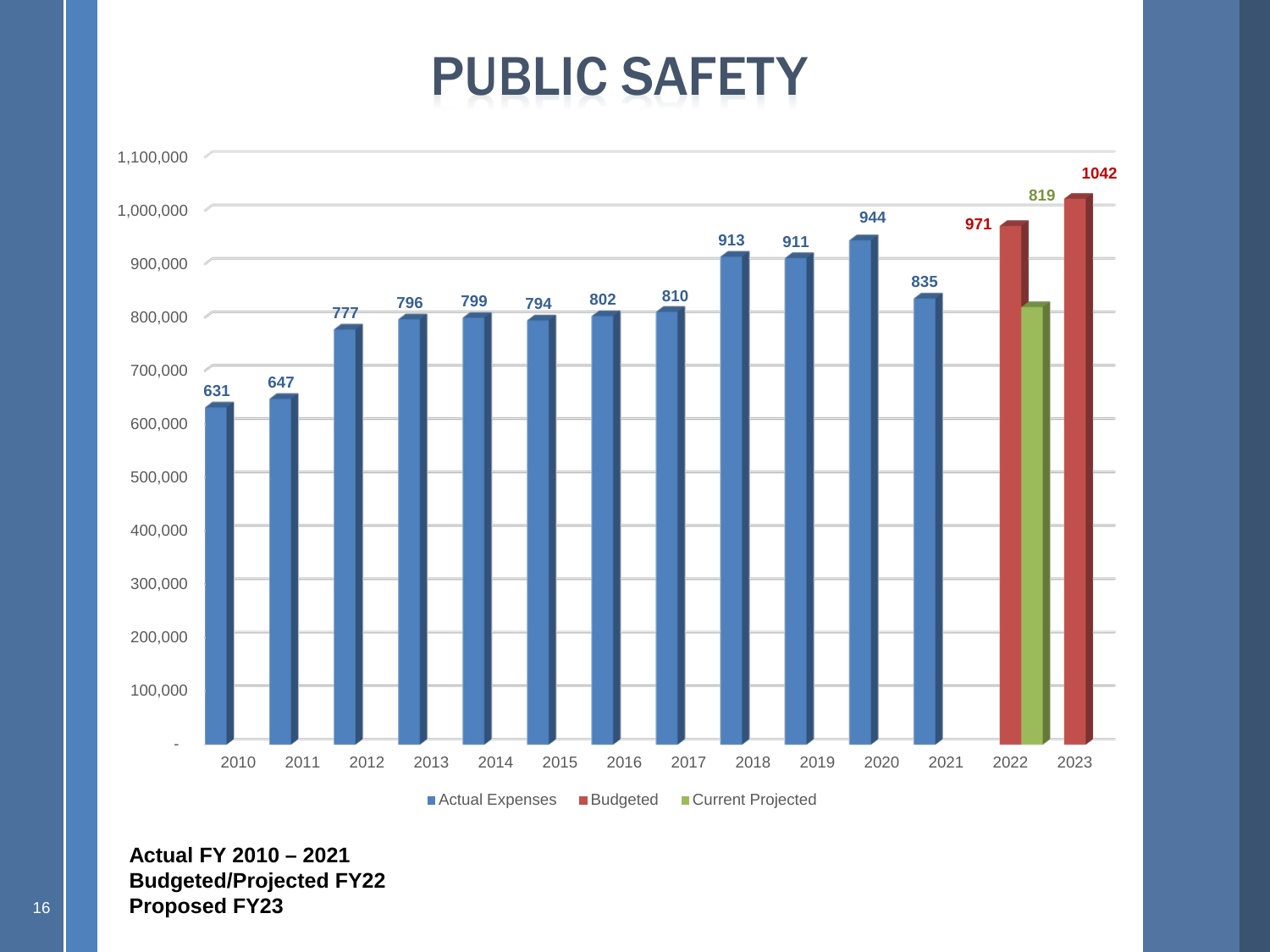## MARKETING



**Actual FY 2010 – 2021 Budgeted/Projected FY22 Proposed FY23**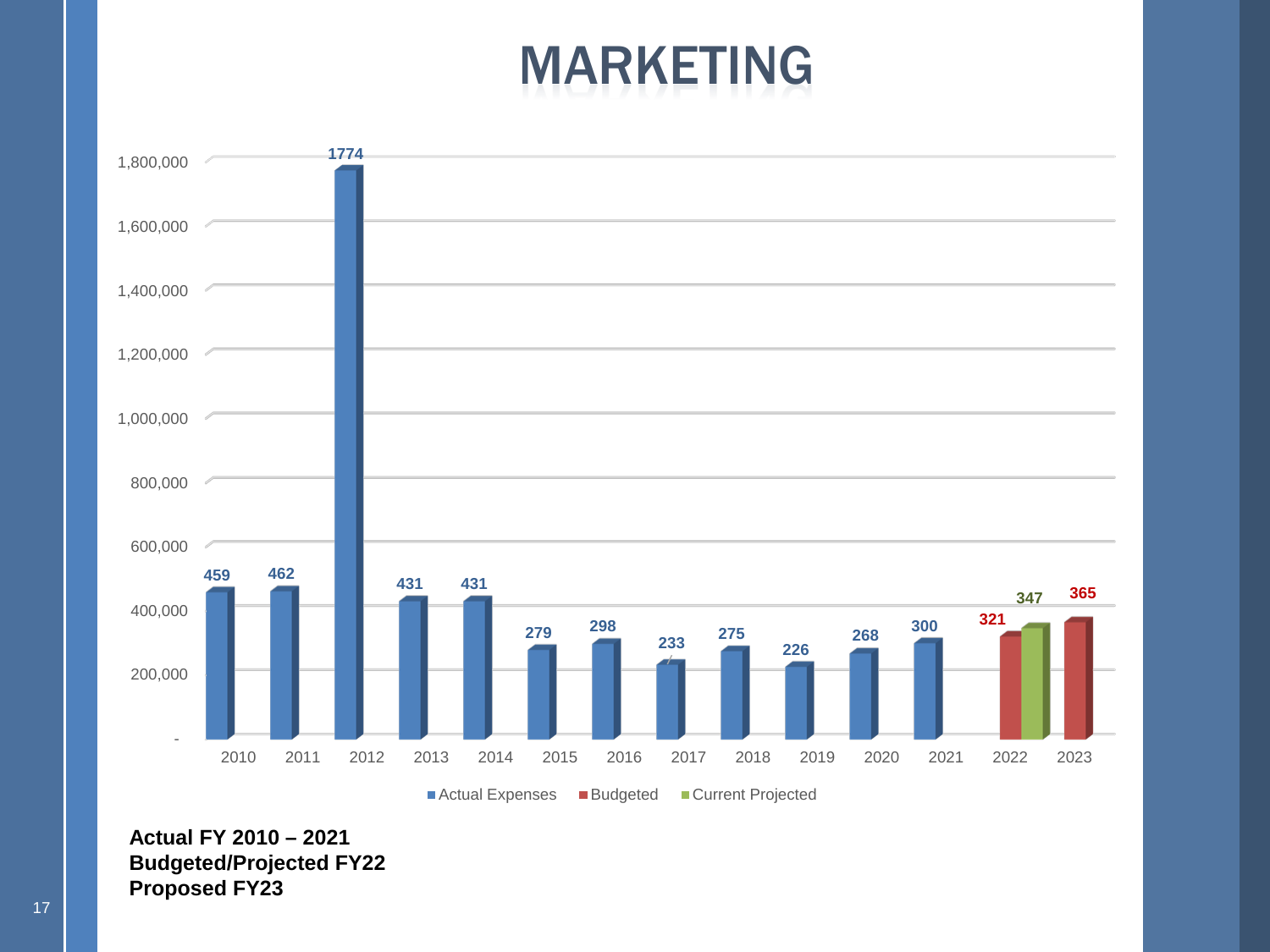### PASSENGER SERVICES



**Actual FY 2010 – 2021 Budgeted/Projected FY22** 18 **Proposed FY23**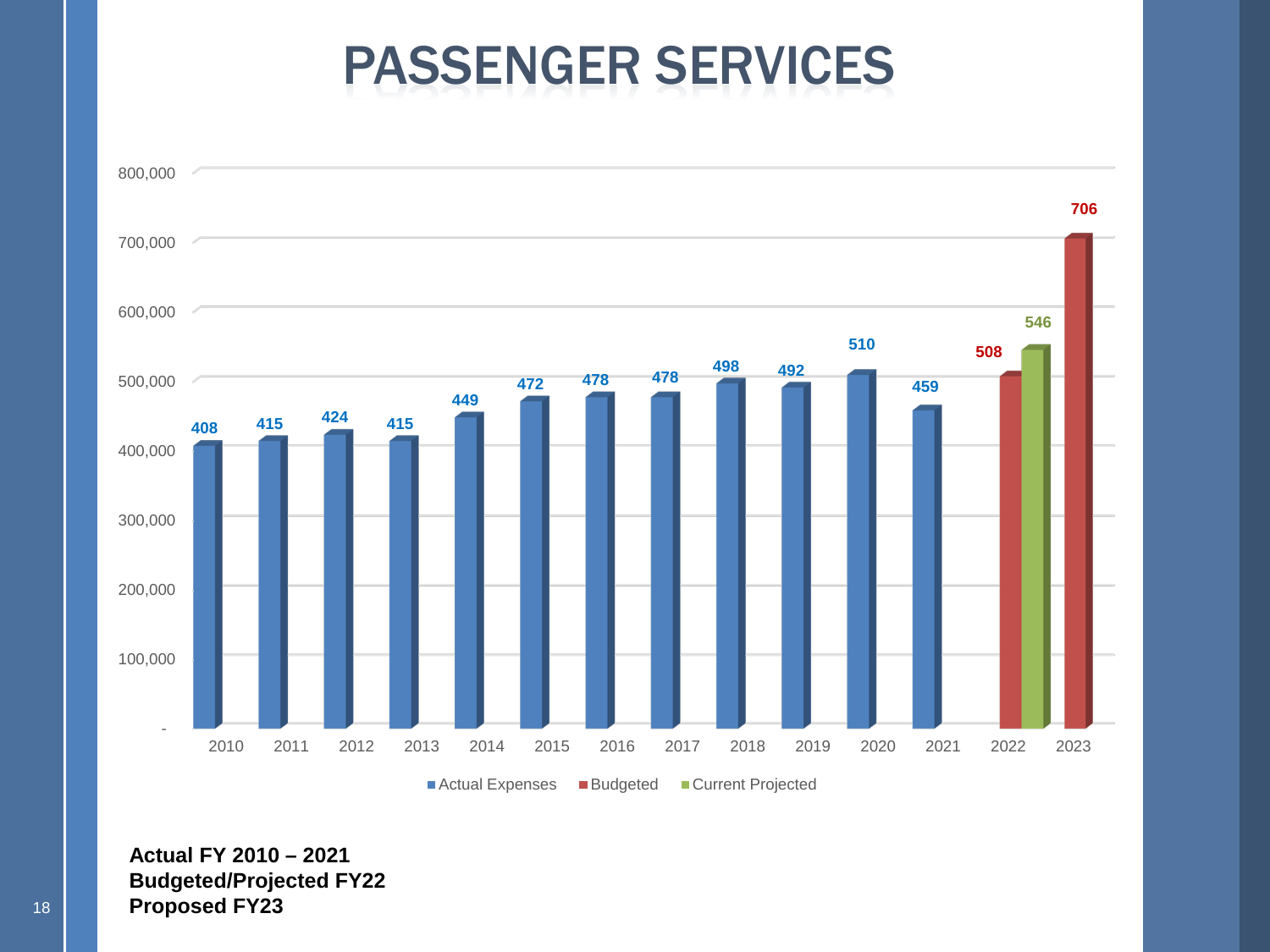### FY 2023 CAPITAL IMPROVEMENT BUDGET **SUMMARY**

- The Authority will use its own (local) funds to pay the cost of Items 2, 3, 9, 10, 12, 13 and 14 on the following sheet.
- The local share of Items 4, 5, 7, 8, 11 and 15 will come from PFC's.
- Items 6,7, 11 and 15 will be funded by a combination of Federal and/or State grants.
- Items 7, 9 and 10 will use VRP funding for their acquisition.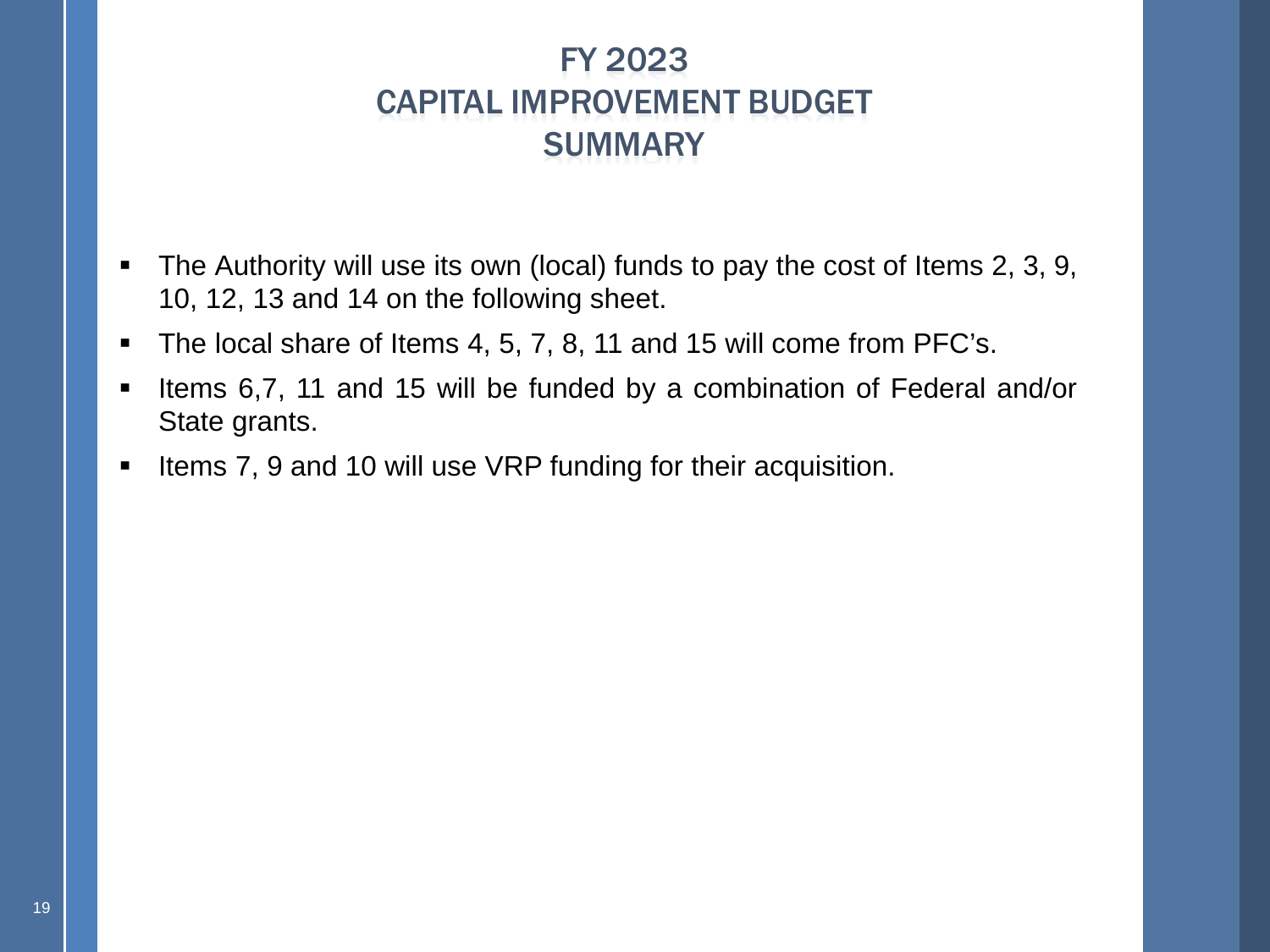#### **Capital Improvement Program - FY 2023 Budget**

| Project#       | Department                |  | <b>Description</b>                                              | <b>Revenues</b> | <b>Expenses</b>         | <b>Net</b>  | Remarks                                                                              |  |  |  |  |
|----------------|---------------------------|--|-----------------------------------------------------------------|-----------------|-------------------------|-------------|--------------------------------------------------------------------------------------|--|--|--|--|
| Line<br>#      | <b>Included in Budget</b> |  |                                                                 |                 |                         |             |                                                                                      |  |  |  |  |
| $\mathbf{1}$   | $\mathsf A$               |  | <b>Encumbered Capital Improvement Projects</b>                  | 2,328,913       | (2,326,913)             | 2,000       | Previous Fiscal Year Projects Encumbered                                             |  |  |  |  |
| $\overline{2}$ | $\overline{A}$            |  | Contingencies                                                   | $\mathbf 0$     | (20,000)                | (20.000)    | Local Only - Generally for unexpected expenditures & expenditures more than expected |  |  |  |  |
| 3              | Α                         |  | Commerce Park/Land Development                                  | $\mathbf 0$     | (20,000)                | (20,000)    | Local Only - Commerce Park and land development planning/engineering/signage         |  |  |  |  |
| $\overline{4}$ | $\overline{A}$            |  | Terminal Escalator Removal and Elevator Rehab Project           | 234,000         | (234,000)               | $\mathbf 0$ | 100% PFC #8-16                                                                       |  |  |  |  |
| 5 <sub>5</sub> | A                         |  | <b>Update Terminal FIDS</b>                                     | 30,000          | (30,000)                | $\mathbf 0$ | 100% PFC #7                                                                          |  |  |  |  |
| 6              | M                         |  | Rehab N. Airport Parking Lot & North Airport Roadways           | 3,060,000       | (3,400,000)             | (340,000)   | Total Estimate: \$3,400,000; Revenue is: 90% State - 10% Local                       |  |  |  |  |
|                |                           |  |                                                                 |                 |                         |             |                                                                                      |  |  |  |  |
| $\overline{7}$ | M                         |  | Acquire High Speed Runway Broom/Front End Loader                | 1,232,419       | (1,232,419)             | $\mathbf 0$ | Total Estimate: \$1,232,419; Revenue is: 90% Federal - 10% PFC #8-9                  |  |  |  |  |
| 8              | M                         |  | Security System Updates                                         | 175,000         | (175,000)               | $\mathbf 0$ | 100% PFC #6                                                                          |  |  |  |  |
| 9              | M                         |  | Acquire One Ton Truck (F-550 Type)                              | 71,832          | (71, 832)               | 0           | 100% VRP                                                                             |  |  |  |  |
| $10$ M         |                           |  | Acquire Zero Turn Mower                                         | 24.400          | (24, 400)               | $\mathbf 0$ | 100% VRP                                                                             |  |  |  |  |
| $11$ M         |                           |  | Remove Runway 18/36, Phase III                                  | 8,000,000       | (8,000,000)             | $\mathbf 0$ | Total Estimate: \$8,000,000; Revenue is: 90% Federal - 5% State - 5% PFC #6          |  |  |  |  |
| $12$ M         |                           |  | Pavement Maintenance Program                                    | $\mathbf 0$     | (175,000)               | (175,000)   | 100% Local                                                                           |  |  |  |  |
| $13$ M         |                           |  | Acquire John Deere Gator UTV                                    | $\mathbf 0$     | (23,000)                | (23,000)    | 100% Local                                                                           |  |  |  |  |
| $14$ M         |                           |  | Commercial Property Painting and Roofing                        | $\mathbf 0$     | (65.000)                | (65.000)    | 100% Local                                                                           |  |  |  |  |
| $15$ S         |                           |  | Rehab Public Safety Buliding, Phase II and Replace<br>Generator | 850,000         | (850,000)               | 0           | Total Estimate: \$850,000; Revenue is: 90% Federal - 10% PFC #8-7                    |  |  |  |  |
| 16             |                           |  |                                                                 |                 |                         |             |                                                                                      |  |  |  |  |
| 17             |                           |  |                                                                 |                 |                         |             |                                                                                      |  |  |  |  |
| 18             |                           |  |                                                                 |                 |                         |             |                                                                                      |  |  |  |  |
| 19             |                           |  |                                                                 |                 |                         |             |                                                                                      |  |  |  |  |
| 20             |                           |  |                                                                 |                 |                         |             |                                                                                      |  |  |  |  |
|                |                           |  | <b>Total - As Budgeted</b>                                      |                 | 16,006,564 (16,647,564) | (641.000)   |                                                                                      |  |  |  |  |

In Department Column

 $A = \overrightarrow{A}$ dmin

M = Maintenance

P = Passenger Services

S = Public Safety Department